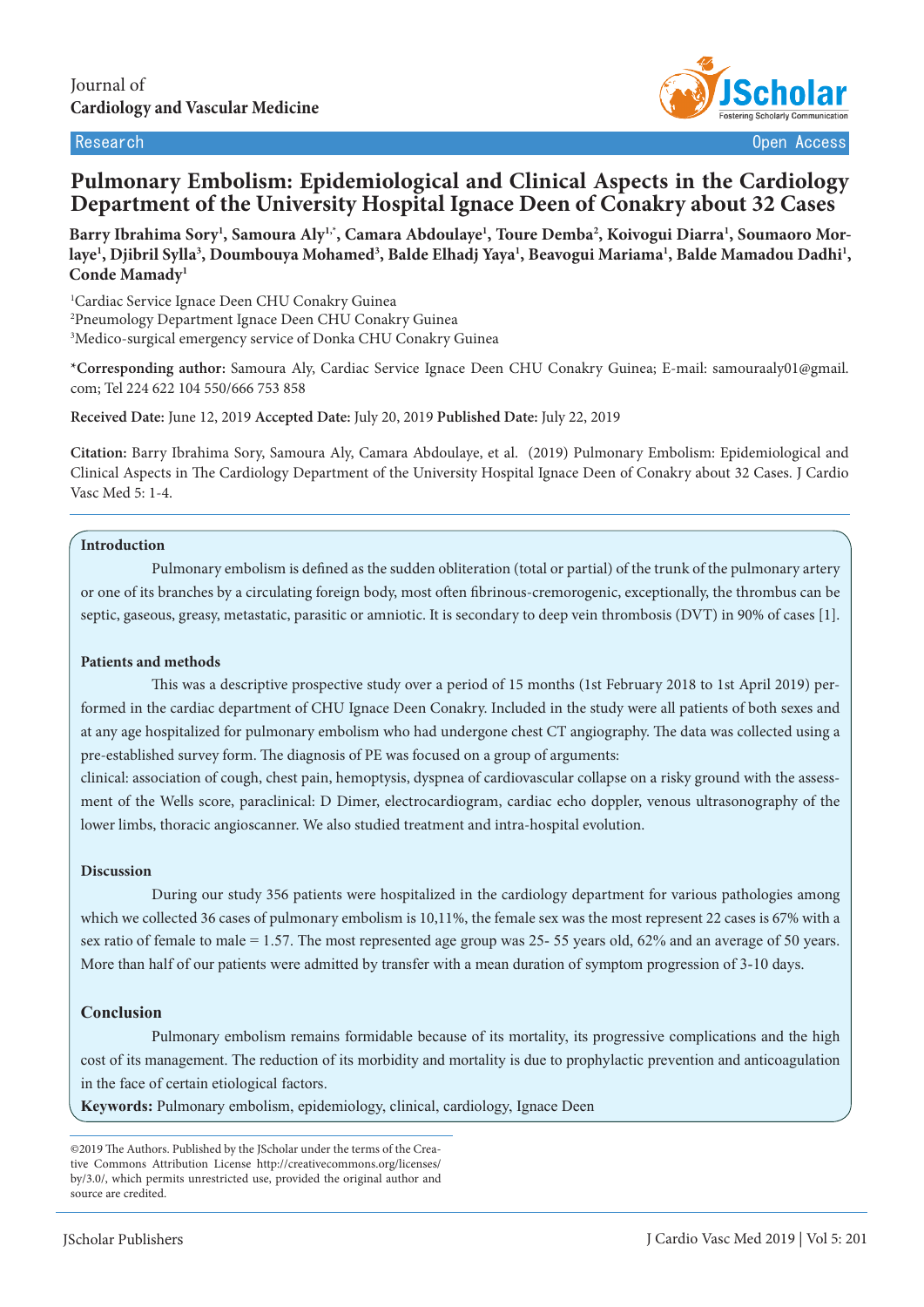### **Introduction**

Pulmonary embolism (PE) is defined as the sudden obliteration (total or partial) of the trunk of the pulmonary artery or one of its branches by a circulating foreign body, most often fibrinous-cremorogenic, exceptionally, the thrombus can be septic, gaseous, greasy, metastatic, parasitic or amniotic. It is secondary to deep vein thrombosis (DVT) in 90% of cases [1]. It is a diagnostic and therapeutic emergency. In Europe, the prevalence of PE is 17 to 42.6% of hospitalized patients and 8 to 52% of necropsy checks [1]. In the French population, the incidence of VTE as the main diagnosis reaches 85.5 per 100 000 inhabitants, 61.7% of which for PE [2].

In Africa, the data are still difficult to obtain and the prevalence is underestimated [3] In Togo, the prevalence of VTE in hospitals is 3.1% [4] but no study has focused solely on EP. Thus, the objectives of this work are to describe the epidemiological, clinical and evolutionary aspects of PE at the cardiology department Ignace Deen de Conakry CHU.

#### **Patients and Method**

The study took place in the cardiac department of CHU Ignace Deen. The cardiology department is located to the right of the CHU going to the Conakry Nation Palace. It consists of 33 hospital beds divided between two hospitalization areas and a cardio-intensive care room. It has six cardiologists including three teachers, one assistant teacher, two assistants and the (DES) doctors in specialization training. The admission of the patients was done either by external consultation or by reference to other health structures of the country. This was a descriptive prospective study over a period of 15 months (1st February 2018 to 1st April 2019) carried out in the cardiology department of CHU Ignace Deen in Conakry. Included in the study were all patients of both sexes and at any age hospitalized for pulmonary embolism who had undergone chest CT angiography. The data was collected using a pre-established survey form. The diagnosis of PE was focused on a group of arguments:

**Clinical:** association of cough, chest pain, hemoptysis, dyspnea of cardiovascular collapse on a risky ground with the assessment of the Wells score.

**Paraclinical:** Dimer, electrocardiogram, cardiac echo doppler, venous ultrasonography of the lower limbs, thoracic angioscanner. We also studied treatment and intra-hospital evolution. The data was entered on the Word and Excel 2007 software and analyzed on the SPSS software version 22.

**Ethical aspects:** The approval of the hospital's ethics committee was obtained in accordance with national and local regulations.

### **Results**

**Tables 1:** Distribution according to etiological factors of pulmonary embolism

| Etiological factors        | Name of case   | Percentage |
|----------------------------|----------------|------------|
| postpartum                 | 12             | 36         |
| Obesity                    | 6              | 18,75      |
| surgeries                  | 3              | 9,3        |
| Extended bed rest          | $\mathfrak{D}$ | 6,2        |
| Long trip                  | 2              | 6,2        |
| Chronic pulmonary<br>heart | 5              | 16         |
| Heart failure              | 2              | 6.2        |

Table 2: Electrocardiographic signs found in our work

| Electro cardiographic signs   | Name of case | Percentage |
|-------------------------------|--------------|------------|
| tachycardias                  | 24           | 75         |
| Repolarization disorder V1    | 12           | 38         |
| $-V3$                         |              |            |
| Right ventricular hypertrophy | 20           | 63         |
| Aspects S1Q3T3                | 24           | 75         |
| Right branch block            | 10           | 31,2       |
| Right axial deviation         | 17           | 53         |
| Atrial fibrillation           | 8            | 25         |

Table 3: Distribution of patients according to abnormalities found in transthoracic cardiac ultrasonography

| Ultrasound abnormalities       | Name of | Percen- |
|--------------------------------|---------|---------|
|                                | case    | tage    |
| Dilation of the right cavities | 20      | 63      |
| Inversion of the septal curva- | 14      | 43,75   |
| ture                           |         |         |
| <b>PAH</b>                     | 24      | 75      |
| Dilation of the pulmonary      | 24      | 75      |
| trunk                          |         |         |
| Tricuspid insufficiency        | 21      | 66      |
| Intravenous thrombus           | 10      | 31,2    |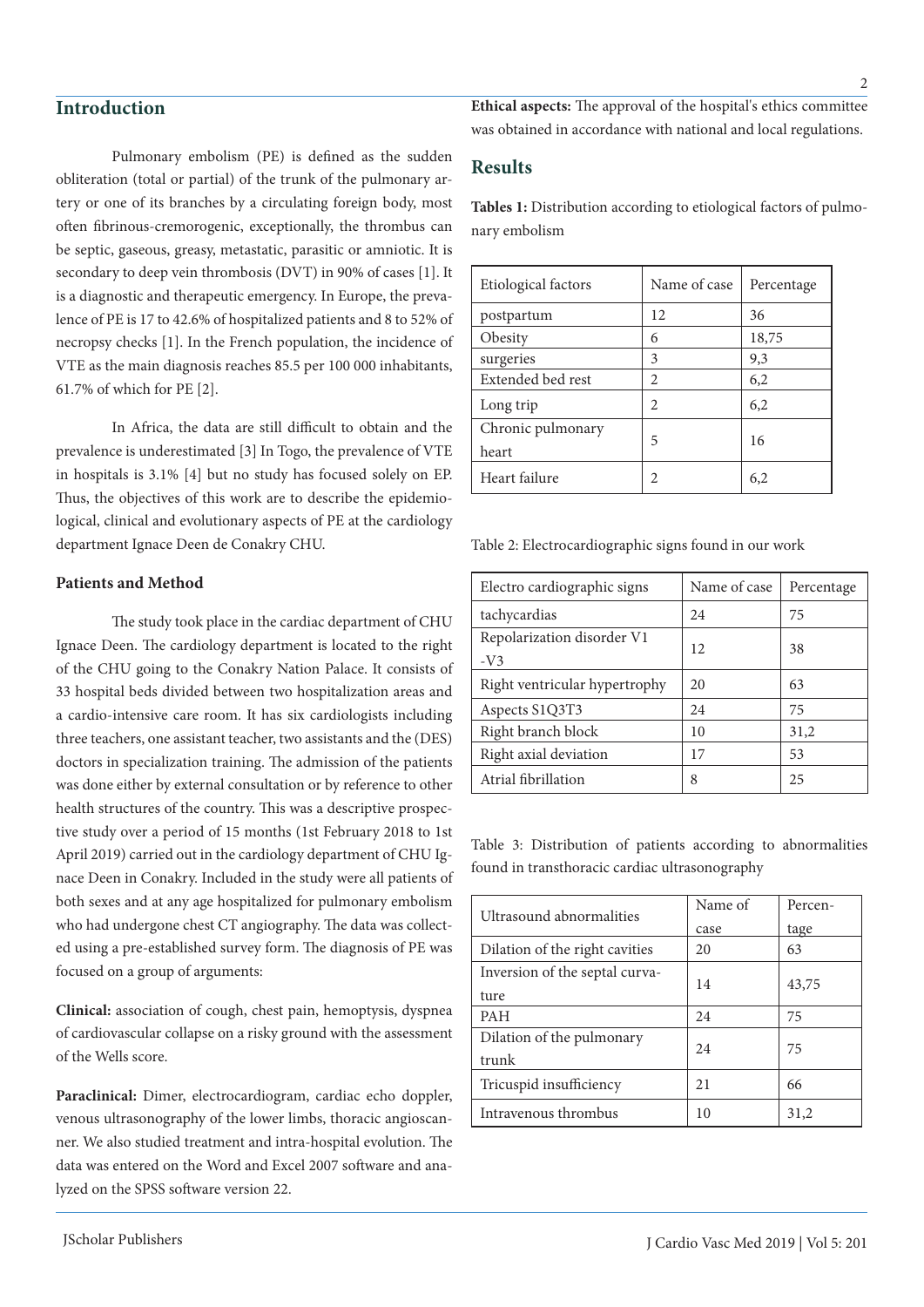Table 4: Distribution of Patients by Location of Amboles to Chest Angioscan

| The location of amboles | Name of case | Percentage |
|-------------------------|--------------|------------|
| Trunk                   |              | 33         |
| Main division branch    |              | 17         |
| Lobar branches          |              | 8          |
| Segmental branches      |              | 25         |
| Sub segmental branches  |              |            |

#### **Discussion**

During our study 356 patients were hospitalized in the cardiology department for different pathologies among which we collected 36 cases EP (of pulmonary embolism) is 10,11%, Our result is superior to that of Soulemane Pessinaba and all in Togo in 2015 to the cardiology department, which reported a hospital prevalence of 3.1% [4]. This could be explained by a higher attendance rate on the one hand and the modernization of our eating habits which could at the occurrence of cardiovascular diseases. In Sub-Saharan Africa, the prevalence varies between 1.4% and 7% depending on the studies. In European countries, the prevalence of PE varies between 17- 42.6% of hospitalized patients and 8-52% of autopsy verifications. [5,6] and in the general population, the incidence is 100-200 per 100,000 inhabitants [7]. The prevalence of this condition in our developing countries is probably underestimated because of the difficulties of accessibility to the means of diagnosis.

The female sex was the most representing 22 cases, okay 67% with a sex ratio between men and women = 1.57. The most represented age group was 25-55 years, okay 62% and an average of 50 years. This result could be explained by the rejuvenation of the general population in guinea. Our results are similar to Dial's in his work. in Mali, which brought back a 30-50-year-old with an average age of 51 years [8]. More than half of our patients were admitted by transfer with a mean duration of symptom progression of 3-10 days. This delay in admission affects the management and prognosis of these patients. The etiological factors and the signs observed are classic but it is necessary to underline the difficulty of the diagnosis when the symptomatic is little significant thus the necessity of a diagnostic strategy and adequate management. The assessment of the Wells score was a great tool of this diagnostic approach in carrying out the various complementary examinations. Then the etiological factor most represented was the delivery with a frequency of 36%, Our result is contrary to that of Soulemane Pessinaba in Togo who found the heart failure is a frequency of 11.8% [4] Thus this frequency The

high postpartum level could be explained by the fact that precautions were not taken in the delivery rooms on the one hand and, on the other hand, homebirths arriving in hospitals only after complications. The symptomatic was dominated by dyspnoea and palpitations respectively 97% and 87%. The chest x-ray performed in one-third of the patients was performed as part of the differential diagnosis research especially since the signs are not very specific. The dosage of D Dimers was an essential element of our diagnostic approach because of its strong negative predictive value. Performed on patients with a low or moderate Wells score, it allowed the continuation of the investigations by the realization of the transthoracic echocardiography then the thoracic spiral angioscanner. This is an attitude recommended by learned societies [9,10]. The absence of the BNP assay, NTpro BNP, did not allow us to correctly stratify the early death risk associated with PE [9]. But clinically, 20.6% with low blood pressure or cardiovascular collapse were classified as high risk. Our data are similar to those of Soulemane Pessinaba who reported a frequency of 17.6% [4]. All of our patients had performed transthoracic cardiac ultrasound and three quarters had signs suggestive of a pulmonary heart. In our series, our data are superior to those of Soulemane Pessinaba in Togo, which reported a realization rate of 71%, this could be explained by the accessibility of transthoracic cardiac ultrasound in our service. elements for the diagnostic orientation of this pathology. Regarding spiral CT angiography, of the 36 cases observed, 75% did the examination and 25% did not do so because of lack of financial means. Our study does not allow us to pronounce on the specificity of this examination nonetheless in the literature. The sensitivity and specificity of thoracic spiral angioscan vary respectively from 90 to 96% according to the studies and the type of angioscanner [11] In terms of management, the therapeutic arsenal remained conventional with low molecular weight heparins at a curative dose and relay with Anti-Vitamin K (AVK). Fibrinolytic treatment with 20mg actilysis was performed in one (1) patient. In our study the low use of thrombolytic could be explained by the non availability of the drug in our pharmacies on the one hand and on the other hand the low economic level of the patients who do not allow them to obtain, while in the study of Soulemane pessinaba the 8 patients out of 51 benefited the thrombolysis [4]. None of our patients benefited from embolectomy due to lack of technical platform. The evolution was marked by an immediate hospital death rate of 31% with an average hospital stay of 15 days, whereas the hospital evolution was considered favorable in 69.4% of patients with remission of functional and physical signs and absence. complications. In terms of mortality, our results were higher than those of Soulemane Pessinaba in Togo with a rate of 13.5% [4]. The high mortality rate in our study could be